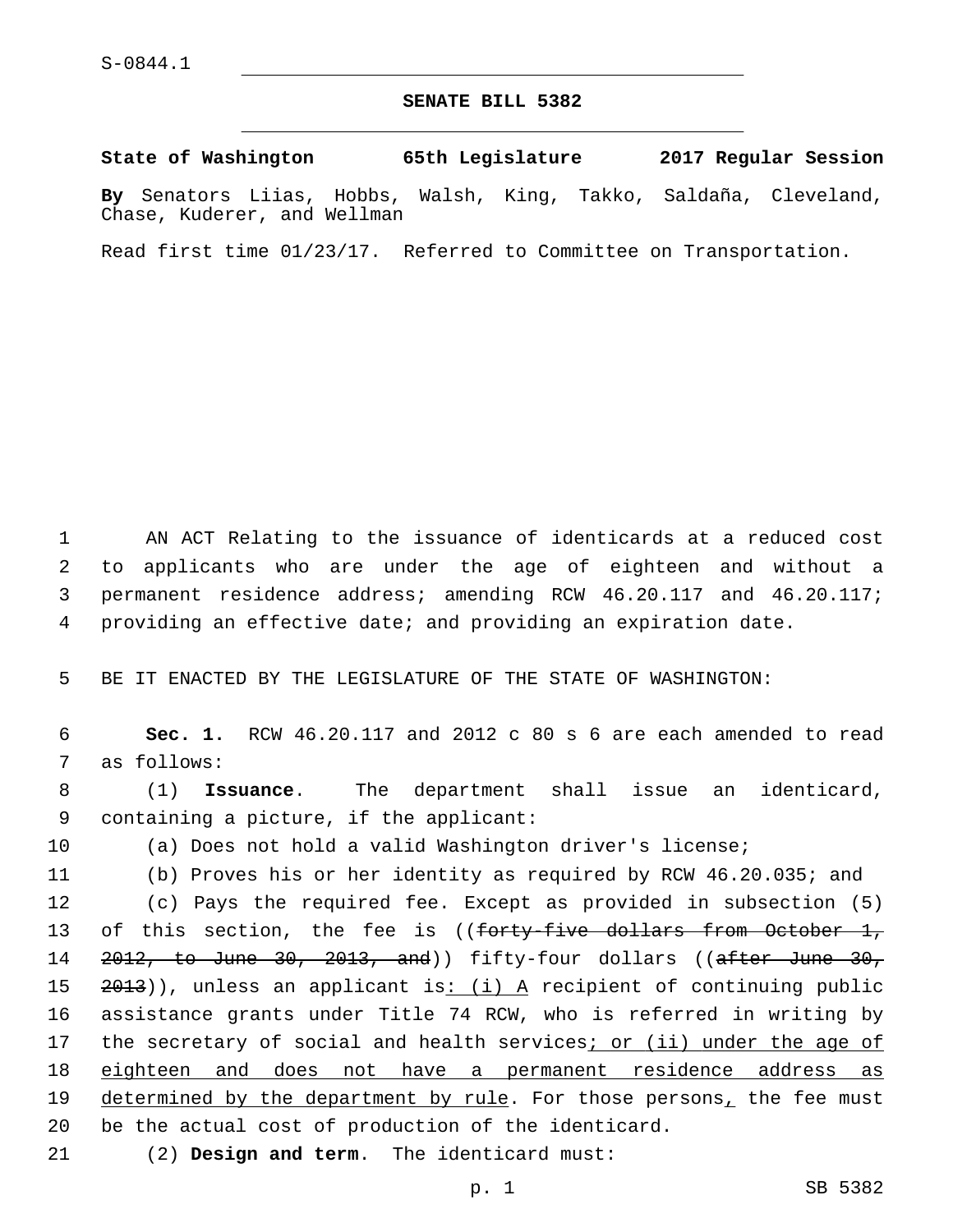(a) Be distinctly designed so that it will not be confused with 2 the official driver's license; and

 (b) Except as provided in subsection (5) of this section, expire on the sixth anniversary of the applicant's birthdate after issuance.

 (3) **Renewal**. An application for identicard renewal may be 6 submitted by means of:

(a) Personal appearance before the department; or

 (b) Mail or electronic commerce, if permitted by rule of the department and if the applicant did not renew his or her identicard by mail or by electronic commerce when it last expired.

 An identicard may not be renewed by mail or by electronic commerce unless the renewal issued by the department includes a 13 photograph of the identicard holder.

 (4) **Cancellation**. The department may cancel an identicard if the holder of the identicard used the card or allowed others to use the 16 card in violation of RCW 46.20.0921.

 (5) **Alternative issuance/renewal/extension**. The department may 18 issue or renew an identicard for a period other than ((five years 19 from October 1, 2012, to June 30, 2013, or)) six years ((after June 20 30, 2013)), or may extend by mail or electronic commerce an identicard that has already been issued, in order to evenly distribute, as nearly as possible, the yearly renewal rate of identicard holders. The fee for an identicard issued or renewed for a 24 period other than ((five years from October 1, 2012, to June 30, 25 <del>2013, or</del>)) six years ((after June 30, 2013)), or that has been extended by mail or electronic commerce, is nine dollars for each year that the identicard is issued, renewed, or extended. The department may adopt any rules as are necessary to carry out this 29 subsection.

 **Sec. 2.** RCW 46.20.117 and 2014 c 185 s 2 are each amended to 31 read as follows:

 (1) **Issuance**. The department shall issue an identicard, 33 containing a picture, if the applicant:

(a) Does not hold a valid Washington driver's license;

 (b) Proves his or her identity as required by RCW 46.20.035; and (c) Pays the required fee. Except as provided in subsection (5) 37 of this section, the fee is ((forty-five dollars from October 1, 2012, to June 30, 2013, and)) fifty-four dollars ((after June 30, )), unless an applicant is:  $(i)$  A recipient of continuing public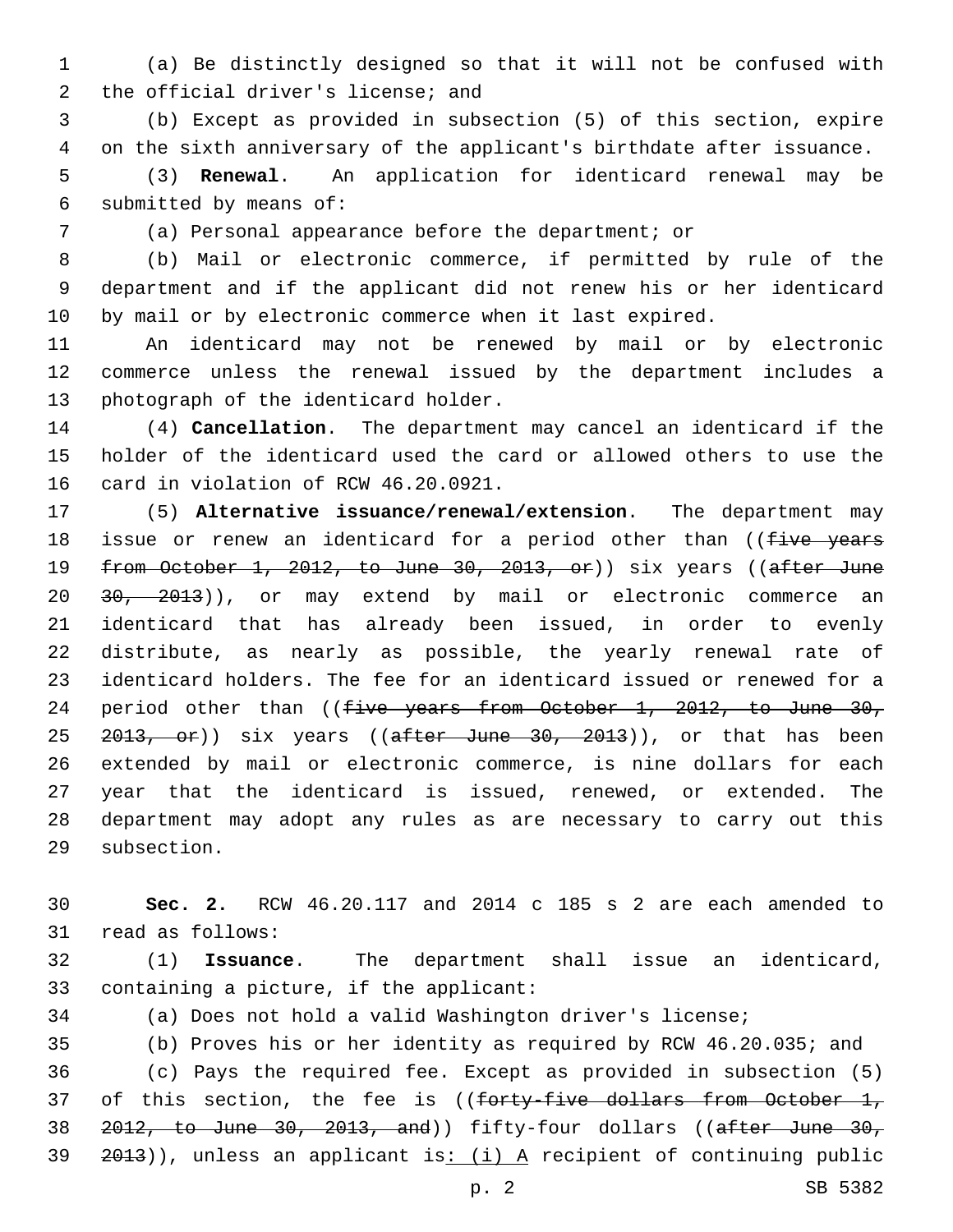assistance grants under Title 74 RCW, who is referred in writing by 2 the secretary of social and health services; or (ii) under the age of eighteen and does not have a permanent residence address as 4 determined by the department by rule. For those persons, the fee must be the actual cost of production of the identicard.

(2)(a) **Design and term**. The identicard must:6

 (i) Be distinctly designed so that it will not be confused with 8 the official driver's license; and

 (ii) Except as provided in subsection (5) of this section, expire on the sixth anniversary of the applicant's birthdate after issuance.

 (b) The identicard may include the person's status as a veteran, 12 consistent with RCW 46.20.161(2).

 (3) **Renewal**. An application for identicard renewal may be 14 submitted by means of:

(a) Personal appearance before the department; or

 (b) Mail or electronic commerce, if permitted by rule of the department and if the applicant did not renew his or her identicard by mail or by electronic commerce when it last expired.

 An identicard may not be renewed by mail or by electronic commerce unless the renewal issued by the department includes a 21 photograph of the identicard holder.

 (4) **Cancellation**. The department may cancel an identicard if the holder of the identicard used the card or allowed others to use the 24 card in violation of RCW 46.20.0921.

 (5) **Alternative issuance/renewal/extension**. The department may 26 issue or renew an identicard for a period other than ((five years 27 from October 1, 2012, to June 30, 2013, or)) six years ((after June 28 30, 2013)), or may extend by mail or electronic commerce an identicard that has already been issued, in order to evenly distribute, as nearly as possible, the yearly renewal rate of identicard holders. The fee for an identicard issued or renewed for a 32 period other than ((five years from October 1, 2012, to June 30, 33 2013, or)) six years ((after June 30, 2013)), or that has been extended by mail or electronic commerce, is nine dollars for each year that the identicard is issued, renewed, or extended. The department may adopt any rules as are necessary to carry out this 37 subsection.

 NEW SECTION. **Sec. 3.** Section 1 of this act expires August 30, 2017.